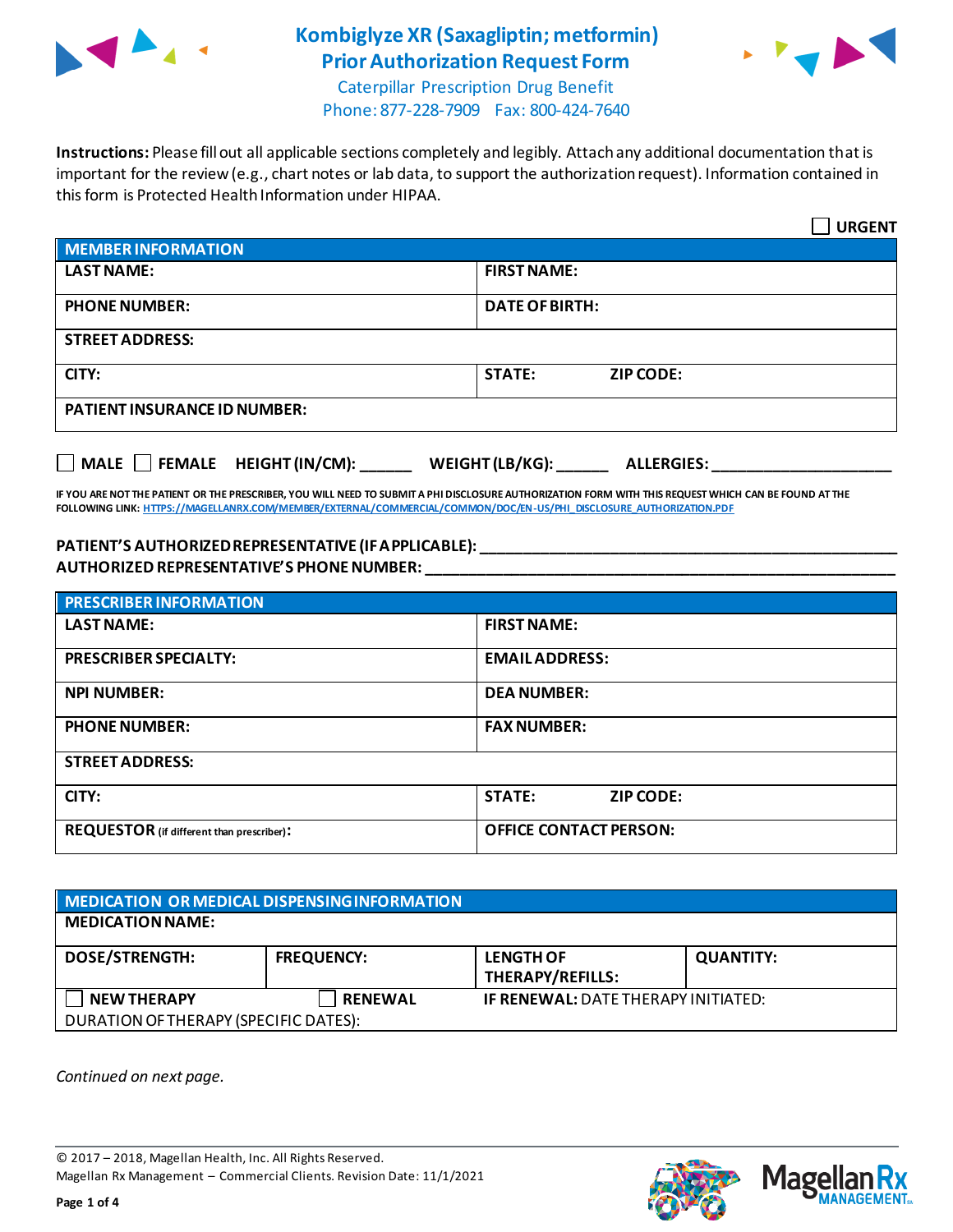



Caterpillar Prescription Drug Benefit Phone: 877-228-7909 Fax: 800-424-7640

| MEMBER'S LAST NAME:                                                                                                 | <b>MEMBER'S FIRST NAME:</b>                                                                              |                            |  |  |
|---------------------------------------------------------------------------------------------------------------------|----------------------------------------------------------------------------------------------------------|----------------------------|--|--|
|                                                                                                                     | 1. HAS THE PATIENT TRIED ANY OTHER MEDICATIONS FOR THIS CONDITION? VES (if yes, complete below)          | <b>NO</b>                  |  |  |
| <b>MEDICATION/THERAPY (SPECIFY</b>                                                                                  | <b>DURATION OF THERAPY (SPECIFY</b>                                                                      | <b>RESPONSE/REASON FOR</b> |  |  |
| DRUG NAME AND DOSAGE):                                                                                              | DATES):                                                                                                  | <b>FAILURE/ALLERGY:</b>    |  |  |
|                                                                                                                     |                                                                                                          |                            |  |  |
|                                                                                                                     |                                                                                                          |                            |  |  |
| <b>2. LIST DIAGNOSES:</b>                                                                                           |                                                                                                          | <b>ICD-10:</b>             |  |  |
| $\square$ Type 1 diabetes                                                                                           |                                                                                                          |                            |  |  |
| □ Type 2 diabetes                                                                                                   |                                                                                                          |                            |  |  |
| □ Other Diagnosis<br>ICD-10 Code(s):                                                                                | 3. REQUIRED CLINICAL INFORMATION: PLEASE PROVIDE ALL RELEVANT CLINICAL INFORMATION TO SUPPORT A          |                            |  |  |
| PRIOR AUTHORIZATION.                                                                                                |                                                                                                          |                            |  |  |
| Is the patient 18 years of age or older? $\Box$ Yes $\Box$ No                                                       |                                                                                                          |                            |  |  |
|                                                                                                                     |                                                                                                          |                            |  |  |
| Is the patient already taking the requested medication?                                                             | $\Box$ Yes $\Box$ No                                                                                     |                            |  |  |
| Is the patient's HbA1c 7% or greater?                                                                               | $\Box$ Yes $\Box$ No                                                                                     |                            |  |  |
|                                                                                                                     | * HbA1c must be taken within the past 6 months. Copy of HbA1c level required.                            |                            |  |  |
|                                                                                                                     |                                                                                                          |                            |  |  |
|                                                                                                                     | Was the patient's most recent HbA1clevel, PRIOR to STARTING the requested medication, 7.0% or greater? * |                            |  |  |
| $\Box$ Yes $\Box$ No<br>*Copy of HA1c level required.                                                               |                                                                                                          |                            |  |  |
|                                                                                                                     |                                                                                                          |                            |  |  |
| Is the patient currently on metformin?* $\Box$ Yes $\Box$ No                                                        |                                                                                                          |                            |  |  |
| *Please provide documentation                                                                                       |                                                                                                          |                            |  |  |
|                                                                                                                     |                                                                                                          |                            |  |  |
| *Please provide documentation.                                                                                      | Has the patient had an inadequate response or intolerance to metformin?* $\Box$ Yes $\Box$ No            |                            |  |  |
|                                                                                                                     |                                                                                                          |                            |  |  |
| Does the patient have at least one of the following contraindication to metformin? (Please Circle)                  |                                                                                                          |                            |  |  |
| $\Box$ Estimated glomerular filtration rate (GFR) less than or equal to 45 mL/min/1.73 m2;                          |                                                                                                          |                            |  |  |
| $\Box$ Advanced liver disease with cirrhosis, portal hypertension, ascites, and/or hepatic encepahlopathy           |                                                                                                          |                            |  |  |
| Is the patient currently taking a sulfonylurea or a meglitinide as a sulfonylurea equivalent?* $\Box$ Yes $\Box$ No |                                                                                                          |                            |  |  |
| *Please provide documentation.                                                                                      |                                                                                                          |                            |  |  |
|                                                                                                                     |                                                                                                          |                            |  |  |
| Has the patient had an inadequate response or intolerance to a sulfonylurea or a meglitinide?* $\Box$ Yes $\Box$ No |                                                                                                          |                            |  |  |
| *Please provide documentation.                                                                                      |                                                                                                          |                            |  |  |
| Does the patient have at least one contraindication to sulfonylureas?                                               |                                                                                                          | $\Box$ Yes $\Box$ No       |  |  |
| *Please provide documentation                                                                                       |                                                                                                          |                            |  |  |
| • High risk for falls                                                                                               |                                                                                                          |                            |  |  |
| . Will take insulin and/or warfarin concurrently with the requested medication                                      |                                                                                                          |                            |  |  |
| • Serum creatinine level exceeding 1.8 mg/dL<br>• Estimated GFR level less than 30 mL/min/1.73 m <sup>2</sup>       |                                                                                                          |                            |  |  |
|                                                                                                                     |                                                                                                          |                            |  |  |

© 2017 – 2018, Magellan Health, Inc. All Rights Reserved. Magellan Rx Management – Commercial Clients. Revision Date: 11/1/2021



**Mage** 

**MANAGEMENT**<sub>SM</sub>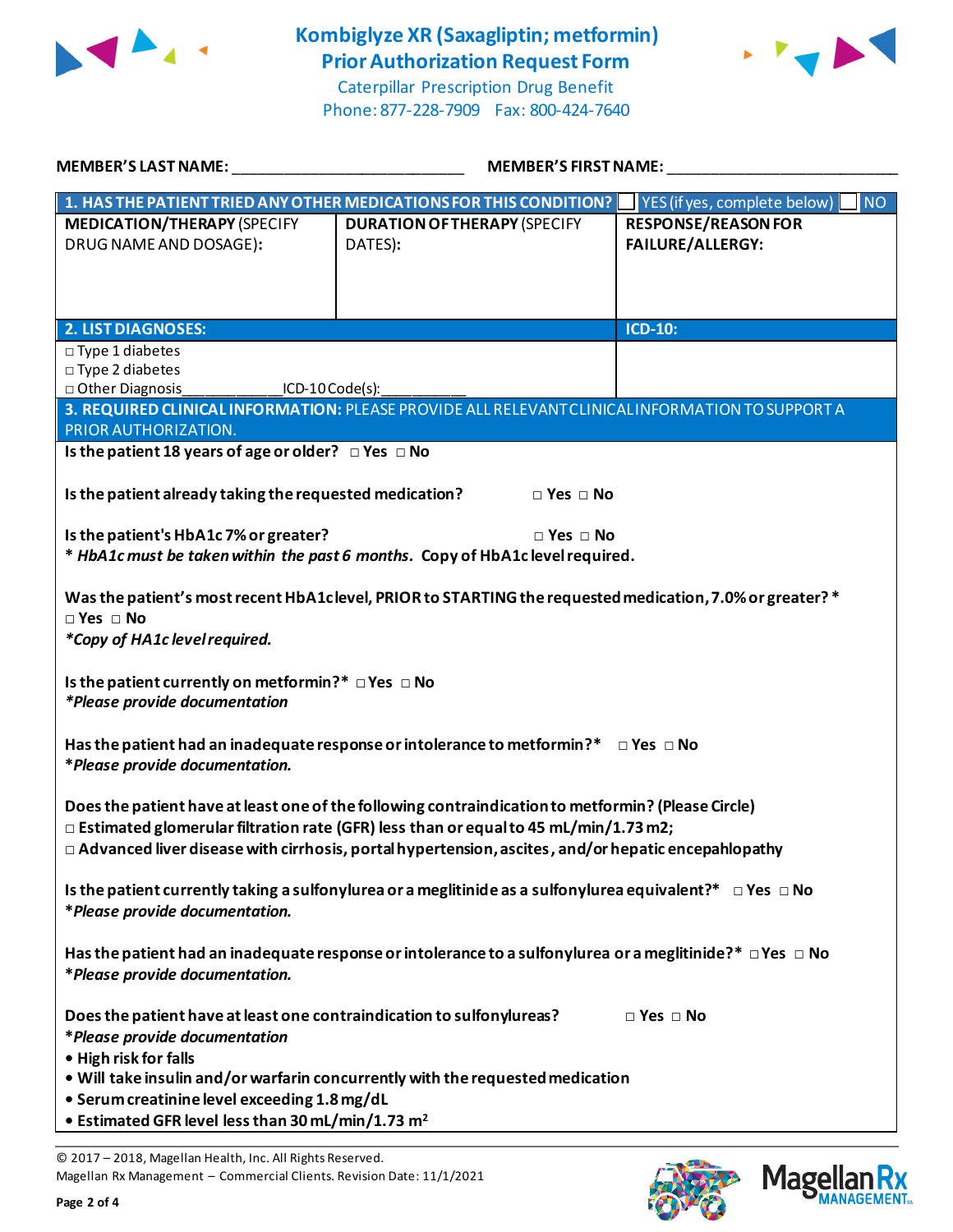



Caterpillar Prescription Drug Benefit Phone: 877-228-7909 Fax: 800-424-7640

- **History of sulfa-induced Stevens-Johnson syndrome**
- **History of sulfa-induced toxic epidermal necrolysis**
- **History of sulfa allergy**

**Is the patient currently taking one of the below? (Please Circle)** 

- **Adlyxin (lixisenatide)**
- **Glyxambi(linagliptin/empagliflozin)**
- **Byetta, Bydureon (exenatide)**
- **Janumet/Janumet XR (sitagliptin and metformin)**
- **Tradjenta (linagliptin)**
- **Onglyza (saxagliptin)**
- **Oseni (alogliptin-pioglitazone)**
- **Trulicity (dulaglutide)**
- **Victoza (liraglutide)**
- **Nesina (alogliptin)**
- **Jentadueto (linagliptin and metformin)**
- **Kombiglyze XR (saxagliptin and metformin)**
- **Kazano (alogliptin and metformin)**

**Will the drug be discontinued? □ Yes □ No**

- **Adlyxin (lixisenatide)**
- **Glyxambi(linagliptin/empagliflozin)**
- **Byetta, Bydureon (exenatide)**
- **Januvia(sitagliptin)**
- **Janumet/Janumet XR (sitagliptin and metformin)**
- **Tradjenta (linagliptin)**
- **Onglyza (saxagliptin)**
- **Oseni (alogliptin-pioglitazone)**
- **Trulicity (dulaglutide)**
- **Victoza (liraglutide)**
- **Nesina (alogliptin)**
- **Jentadueto (linagliptin and metformin)**
- **Kazano (alogliptin and metformin)**

**Are there any other comments, diagnoses, symptoms, medications tried or failed, and/or any other information the physician feels is important to this review?**

**Please note:** Not all drugs/diagnosis are covered on all plans. This request may be denied unless all required information is received.

**ATTESTATION:** I attest the information provided is true and accurate to the best of my knowledge. I understand that the Health Plan, insurer, Medical Group or its designees may perform a routine audit and request the medical information necessary to verify the accuracy of the information reported on this form.

**Prescriber Signature or Electronic I.D. Verification: with a set of the set of the Date:** Date:

**CONFIDENTIALITY NOTICE:** The documents accompanying this transmission contain confidential health information that is legally privileged. If you are not the intended recipient, you are hereby notified that any disclosure, copying, distribution, or action taken in relianc e on the contents